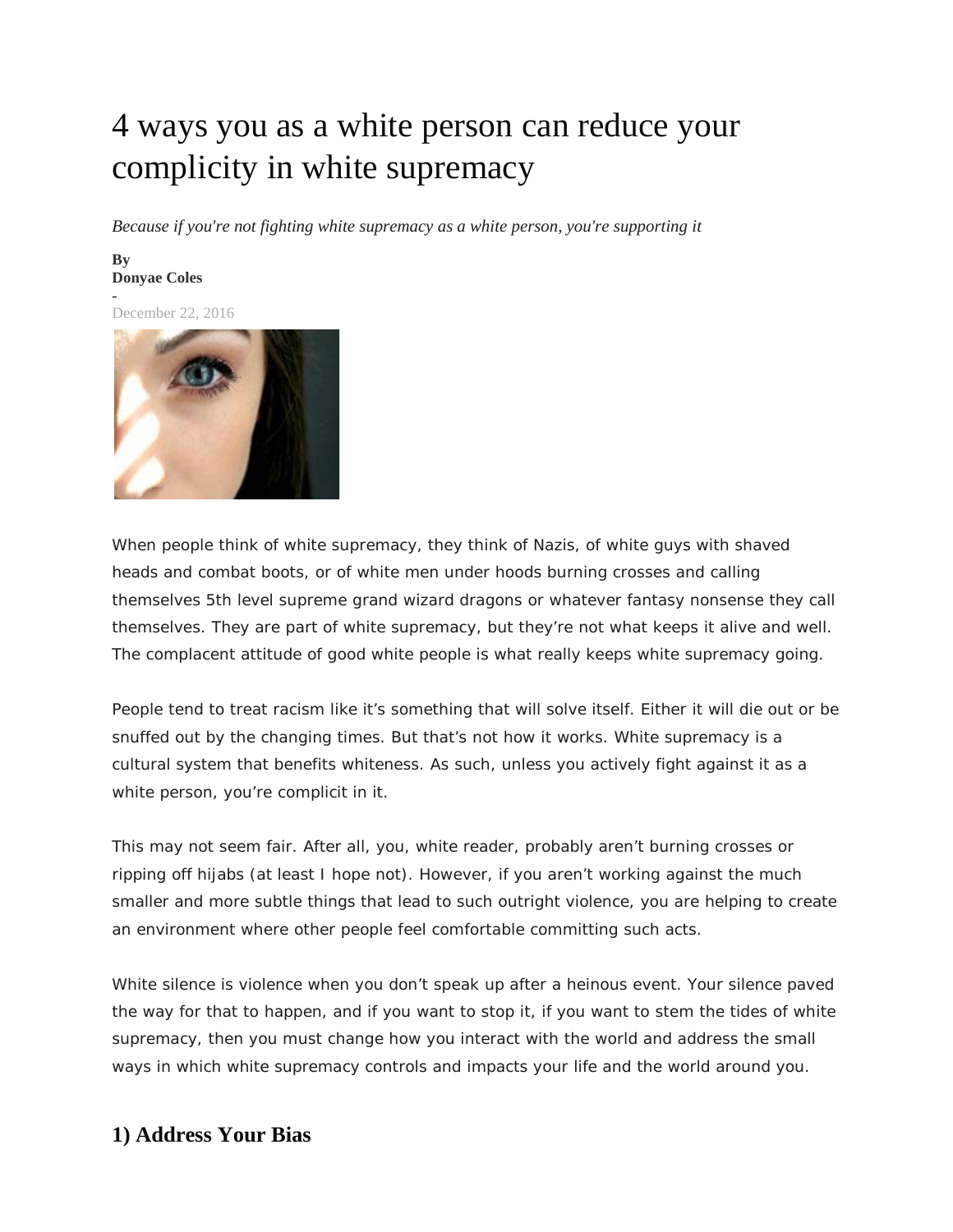This is the first step to addressing the issue of white supremacy and how it colors our view of the world. As the saying goes, fish in a pond don't know they're wet. White supremacy is your pond, and in order to fight it, you must first remove yourself from it.

The good news is that you are not a fish, and you don't need to swim in toxic waters to survive. The bad news is that confronting the toxic behaviors and beliefs that you are used to is going to be uncomfortable. It will be uncomfortable, but it will not kill you. However, those same toxic beliefs that are so comfortable for you may actually get someone with a darker complexion killed, so it's worth the work.

Your internal bias influences your outer world in many ways. It tells you who to find more trustworthy, more deserving of compassion or reward, or more altruistic. You may not think that these things are important, especially if you are not in a position of power, but these biases allow you to be more complicit in a society that oppresses people of color (POC) because it lowers the chances of you speaking out against it.

It's no accident that most people are quick to accept that a Black man killed by police was a criminal. It's not because they viscerally hate Black people; it's simply internal bias at work.

If you accept or fail to examine that bias in yourself, then you play a role in upholding white supremacy.

# **2) Accept That You Are Not the Authority on Racism**

Because you are not a POC, you have no idea what it is like to be a POC or how minor events play out on a larger scale in our lives. You have no capacity to tell a POC what is or isn't racist because you literally have no idea what you're talking about.

I repeat. *You cannot tell a POC what is and isn't racist. You don't know what you're talking about.*

If you are white, you benefit from the things that oppress POC, and you have been conditioned to see these things, save for the most heinous acts of violence, as normal. You probably wouldn't paint "nigger" on someone's door, but you probably wouldn't care or find it strange that all the ethnic hair care products are under lock and key at Target. In fact, you might find ways to excuse it. That's white supremacy.

This makes you a poor candidate to understand issues of racism beyond just the basics. If someone of color says that something is racist, listen to them. If you don't understand why,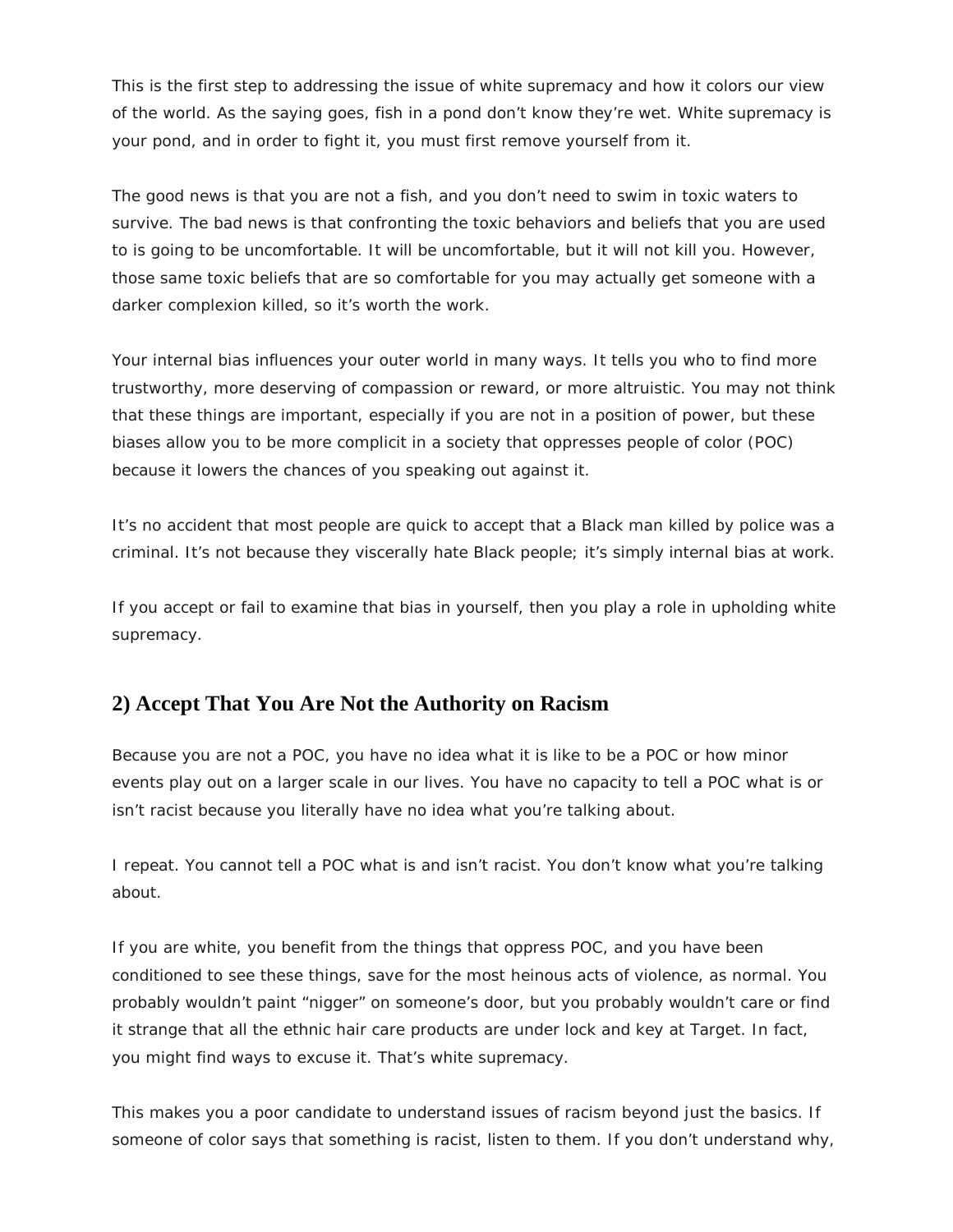give it a Google and educate yourself. Do not try to explain why the person directly affected by the racist words or actions is wrong. If someone slaps you across the face, they don't get to decide whether they hurt you or not.

By taking a back seat in these discussions and listening to what POC have to say, you will learn and be better able to spot these racist pitfalls before you jump into them headfirst.

## **3) Take It to the Streets**

The first two parts of this are about working on yourself. Next, you need to take that out into the world. It's important to deal with the white supremacy that shows up in your life. This is more than just telling your grandma she's racist for being afraid of that new brown family that moved in next door.

White supremacy is pervasive. It creeps and lurks in the most benign things. Don't ignore these things because they're familiar.

You can take small steps to be a better ally and help remove pre-existing issues. For example, read over the dress code policy for your place of work. Pay attention to the language that is used. If you see something that can be used unfairly against POC, address that with HR or the administration staff. Don't wait for them to tell your Black coworkers that they need to do something with their hair.

Check out the books offered at your child's school. If they lack diversity, say something or, better yet, donate more diverse books and material.

Identify how the charitable organizations you are already involved with can better serve communities of color.

As cliché and trite as this line is, being the change you want to see in the world is apt here. People of color have been telling white people what the problems are and where they are falling short for years. By now, it's clear how to take small actionable steps. But in order for progress to be made, you must put that knowledge into action.

### **4) Do Not Normalize White Supremacy**

Thus far, white supremacy has been normalized. Biased hiring practices, coded language, and the like are business as usual for most people, and soon, the "alt-right" and the